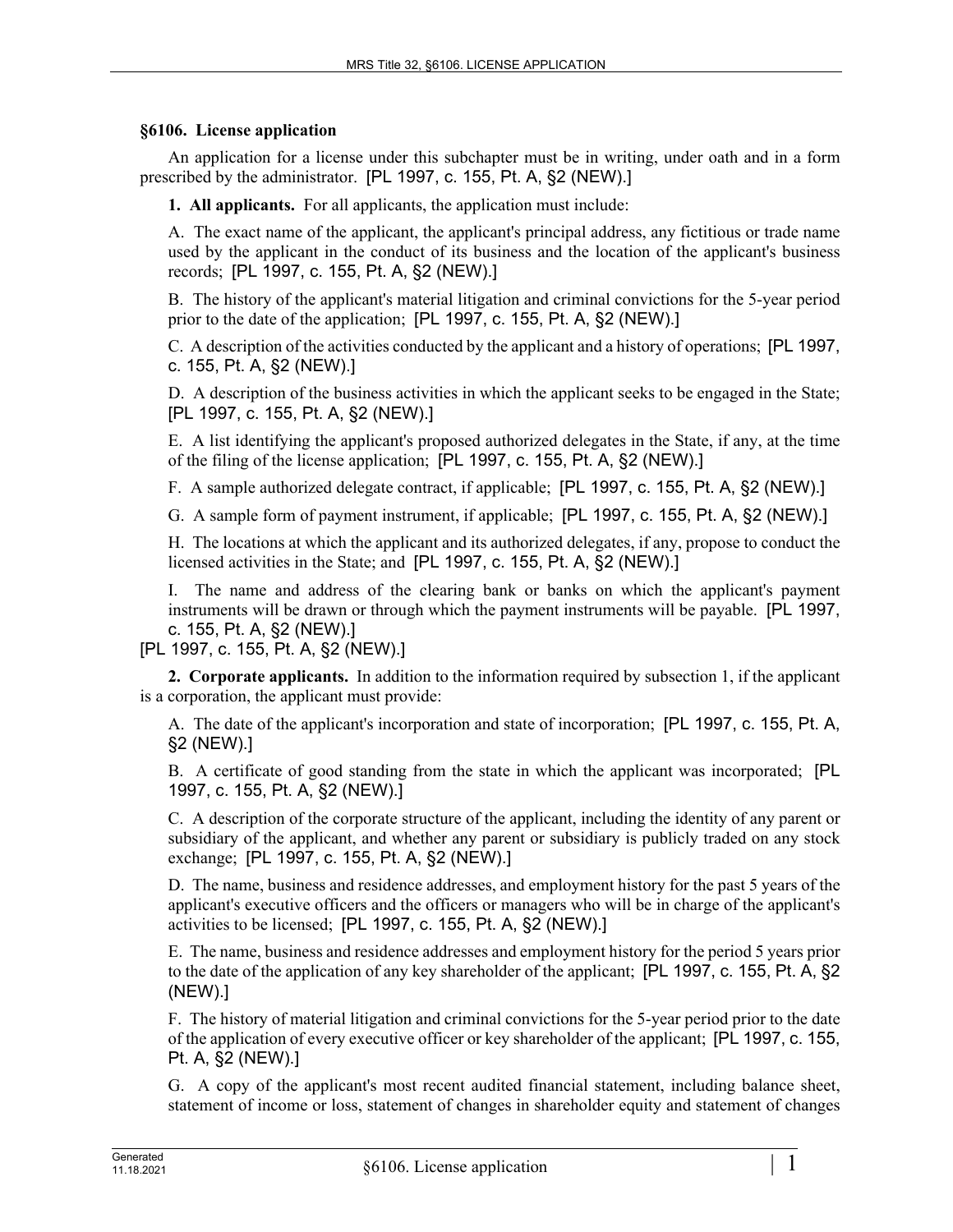in financial position, and, if available, the applicant's audited financial statements for the immediately preceding 2-year period. With the approval of the administrator, if the applicant is a wholly owned subsidiary of another corporation, the applicant may submit either the parent corporation's consolidated audited financial statements for the current year and for the immediately preceding 2-year period or the parent corporation's Form 10K reports filed with the United States Securities and Exchange Commission for the prior 3 years in lieu of the applicant's financial statements. With the approval of the administrator, if the applicant is a wholly owned subsidiary of a corporation having its principal place of business outside the United States, similar documentation filed with the parent corporation's non-United States regulator may be submitted to satisfy this provision; and [PL 1997, c. 155, Pt. A, §2 (NEW).]

H. Copies of all filings, if any, made by the applicant with the United States Securities and Exchange Commission, or with a similar regulator in a country other than the United States within the year preceding the date of filing of the application. [PL 1997, c. 155, Pt. A, §2 (NEW).] [PL 1997, c. 155, Pt. A, §2 (NEW).]

**3. Noncorporate applicants.** In addition to the information required by subsection 1, if the applicant is not a corporation, the applicant must provide:

A. The name, business and residence addresses, personal financial statement and employment history for the past 5 years of each principal of the applicant and the name, business and residence addresses and employment history for the past 5 years of any other person or persons who will be in charge of the applicant's activities to be licensed; [PL 1997, c. 155, Pt. A, §2 (NEW).]

B. The place and date of the applicant's registration or qualification to do business in this State; [PL 1997, c. 155, Pt. A, §2 (NEW).]

C. The history of material litigation and criminal convictions for the 5-year period prior to the date of the application for each individual having an ownership interest in the applicant and each individual who exercises supervisory responsibility with respect to the applicant's activities; and [PL 1997, c. 155, Pt. A, §2 (NEW).]

D. Copies of the applicant's audited financial statements, including balance sheet, statement of income or loss and statement of changes in financial position for the current year and, if available, for the immediately preceding 2-year period. [PL 1997, c. 155, Pt. A, §2 (NEW).]

[PL 1997, c. 155, Pt. A, §2 (NEW).]

The administrator is authorized, for good cause shown, to waive any requirement of this section with respect to any license application or to permit a license applicant to submit substituted information in its license application in lieu of the information required by this section. [PL 1997, c. 155, Pt. A, §2 (NEW).]

## SECTION HISTORY

PL 1997, c. 155, §A2 (NEW).

The State of Maine claims a copyright in its codified statutes. If you intend to republish this material, we require that you include the following disclaimer in your publication:

*All copyrights and other rights to statutory text are reserved by the State of Maine. The text included in this publication reflects changes made through the First Special Session of the 130th Maine Legislature and is current through October 31, 2021. The text*  is subject to change without notice. It is a version that has not been officially certified by the Secretary of State. Refer to the Maine *Revised Statutes Annotated and supplements for certified text.*

The Office of the Revisor of Statutes also requests that you send us one copy of any statutory publication you may produce. Our goal is not to restrict publishing activity, but to keep track of who is publishing what, to identify any needless duplication and to preserve the State's copyright rights.